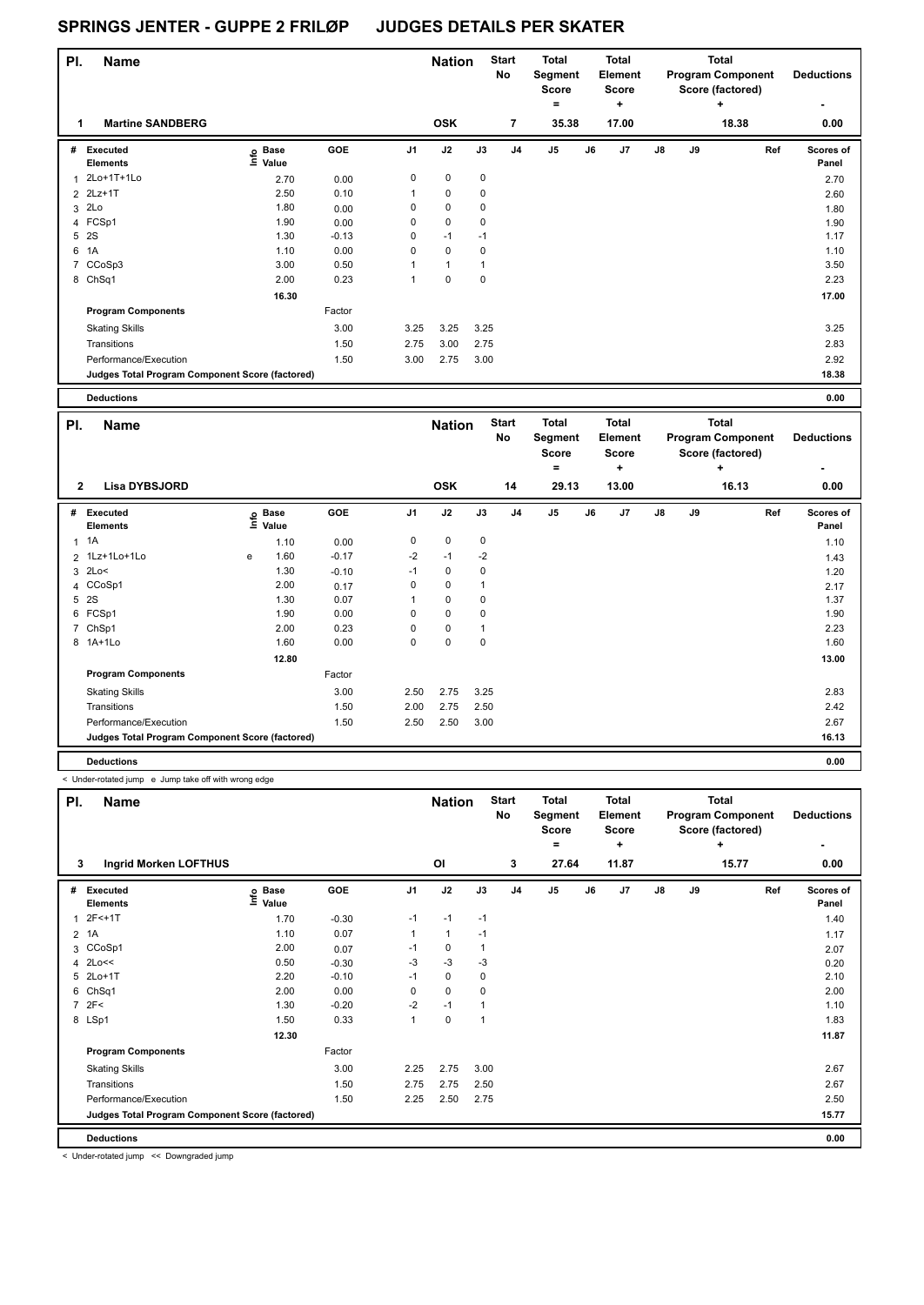| PI. | <b>Name</b>                                     |   |                            |                   |                | <b>Nation</b>  |             | <b>Start</b><br>No | <b>Total</b><br>Segment<br>Score |    | <b>Total</b><br>Element<br><b>Score</b> |               |    | <b>Total</b><br><b>Program Component</b><br>Score (factored) | <b>Deductions</b>  |
|-----|-------------------------------------------------|---|----------------------------|-------------------|----------------|----------------|-------------|--------------------|----------------------------------|----|-----------------------------------------|---------------|----|--------------------------------------------------------------|--------------------|
|     |                                                 |   |                            |                   |                |                |             |                    | ۰                                |    | ÷                                       |               |    | ÷                                                            |                    |
| 4   | <b>Emily NATHAN</b>                             |   |                            |                   |                | <b>OSK</b>     |             | 15                 | 26.64                            |    | 11.50                                   |               |    | 16.14                                                        | 1.00               |
| #   | Executed<br><b>Elements</b>                     |   | e Base<br>E Value<br>Value | GOE               | J <sub>1</sub> | J2             | J3          | J <sub>4</sub>     | J <sub>5</sub>                   | J6 | J7                                      | $\mathsf{J}8$ | J9 | Ref                                                          | Scores of<br>Panel |
|     | $2S+1T$                                         |   | 1.70                       | $-0.07$           | 0              | $\mathbf 0$    | $-1$        |                    |                                  |    |                                         |               |    |                                                              | 1.63               |
|     | $2$ $2Lz$                                       | e | 2.10                       | $-0.90$           | $-3$           | $-3$           | $-3$        |                    |                                  |    |                                         |               |    |                                                              | 1.20               |
|     | 3 LSpB                                          |   | 1.20                       | $-0.50$           | $-1$           | $-2$           | $-2$        |                    |                                  |    |                                         |               |    |                                                              | 0.70               |
|     | 4 2T                                            |   | 1.30                       | $-0.07$           | $-1$           | $\mathbf 0$    | $\mathbf 0$ |                    |                                  |    |                                         |               |    |                                                              | 1.23               |
| 5   | 2Lo                                             |   | 1.80                       | $-0.40$           | $-1$           | $-1$           | $-2$        |                    |                                  |    |                                         |               |    |                                                              | 1.40               |
|     | 6 CCoSp2                                        |   | 2.50                       | 0.17              | 0              | 0              | 1           |                    |                                  |    |                                         |               |    |                                                              | 2.67               |
|     | 7 ChSq1                                         |   | 2.00                       | 0.47              | 0              | $\overline{1}$ |             |                    |                                  |    |                                         |               |    |                                                              | 2.47               |
| 8   | 1A<                                             |   | 0.80                       | $-0.60$           | $-3$           | $-3$           | $-3$        |                    |                                  |    |                                         |               |    |                                                              | 0.20               |
|     |                                                 |   | 13.40                      |                   |                |                |             |                    |                                  |    |                                         |               |    |                                                              | 11.50              |
|     | <b>Program Components</b>                       |   |                            | Factor            |                |                |             |                    |                                  |    |                                         |               |    |                                                              |                    |
|     | <b>Skating Skills</b>                           |   |                            | 3.00              | 2.75           | 3.00           | 3.00        |                    |                                  |    |                                         |               |    |                                                              | 2.92               |
|     | Transitions                                     |   |                            | 1.50              | 2.50           | 2.50           | 2.50        |                    |                                  |    |                                         |               |    |                                                              | 2.50               |
|     | Performance/Execution                           |   |                            | 1.50              | 2.25           | 2.50           | 2.50        |                    |                                  |    |                                         |               |    |                                                              | 2.42               |
|     | Judges Total Program Component Score (factored) |   |                            |                   |                |                |             |                    |                                  |    |                                         |               |    |                                                              | 16.14              |
|     | <b>Deductions</b>                               |   |                            | $-1.00$<br>Falls: |                |                |             |                    |                                  |    |                                         |               |    |                                                              | $-1.00$            |

< Under-rotated jump e Jump take off with wrong edge

| PI.            | <b>Name</b>                                     |                                  |         |                | <b>Nation</b> |                | <b>Start</b><br>No | <b>Total</b><br>Segment<br><b>Score</b><br>۰ |    | <b>Total</b><br>Element<br><b>Score</b><br>٠ |               |    | Total<br><b>Program Component</b><br>Score (factored)<br>÷ | <b>Deductions</b><br>٠    |
|----------------|-------------------------------------------------|----------------------------------|---------|----------------|---------------|----------------|--------------------|----------------------------------------------|----|----------------------------------------------|---------------|----|------------------------------------------------------------|---------------------------|
| 5              | <b>Rikke BØE</b>                                |                                  |         |                | <b>SSK</b>    |                | 1                  | 26.57                                        |    | 11.70                                        |               |    | 14.87                                                      | 0.00                      |
| #              | Executed<br><b>Elements</b>                     | <b>Base</b><br>e Base<br>⊆ Value | GOE     | J <sub>1</sub> | J2            | J3             | J <sub>4</sub>     | J5                                           | J6 | J7                                           | $\mathsf{J}8$ | J9 | Ref                                                        | <b>Scores of</b><br>Panel |
| 1              | 2S+1Lo+1Lo                                      | 2.30                             | 0.00    | 0              | $\mathbf 0$   | $\mathbf 0$    |                    |                                              |    |                                              |               |    |                                                            | 2.30                      |
| $\overline{2}$ | 2Lo                                             | 1.80                             | $-0.30$ | $-1$           | $-1$          | $-1$           |                    |                                              |    |                                              |               |    |                                                            | 1.50                      |
|                | 3 LSp1                                          | 1.50                             | $-0.30$ | $-1$           | $-1$          | $-1$           |                    |                                              |    |                                              |               |    |                                                            | 1.20                      |
|                | 4 1A                                            | 1.10                             | $-0.47$ | $-2$           | $-2$          | $-3$           |                    |                                              |    |                                              |               |    |                                                            | 0.63                      |
|                | 5 ChSq1                                         | 2.00                             | 0.00    | 0              | $\mathbf 0$   | 0              |                    |                                              |    |                                              |               |    |                                                            | 2.00                      |
| 6              | <b>2S</b>                                       | 1.30                             | $-0.40$ | $-2$           | $-2$          | $-2$           |                    |                                              |    |                                              |               |    |                                                            | 0.90                      |
|                | 7 CCoSpB                                        | 1.70                             | 0.07    | 0              | $-1$          | $\overline{1}$ |                    |                                              |    |                                              |               |    |                                                            | 1.77                      |
|                | 8 1A+1Lo                                        | 1.60                             | $-0.20$ | $-1$           | $-1$          | $-1$           |                    |                                              |    |                                              |               |    |                                                            | 1.40                      |
|                |                                                 | 13.30                            |         |                |               |                |                    |                                              |    |                                              |               |    |                                                            | 11.70                     |
|                | <b>Program Components</b>                       |                                  | Factor  |                |               |                |                    |                                              |    |                                              |               |    |                                                            |                           |
|                | <b>Skating Skills</b>                           |                                  | 3.00    | 2.25           | 2.75          | 2.75           |                    |                                              |    |                                              |               |    |                                                            | 2.58                      |
|                | Transitions                                     |                                  | 1.50    | 1.75           | 2.75          | 2.25           |                    |                                              |    |                                              |               |    |                                                            | 2.25                      |
|                | Performance/Execution                           |                                  | 1.50    | 2.25           | 2.75          | 2.50           |                    |                                              |    |                                              |               |    |                                                            | 2.50                      |
|                | Judges Total Program Component Score (factored) |                                  |         |                |               |                |                    |                                              |    |                                              |               |    |                                                            | 14.87                     |
|                | <b>Deductions</b>                               |                                  |         |                |               |                |                    |                                              |    |                                              |               |    |                                                            | 0.00                      |

| PI. | <b>Name</b><br><b>Camilla Føske DANIELSEN</b>   |                   |         |                | <b>Nation</b> |      | <b>Start</b><br>No | <b>Total</b><br>Segment<br><b>Score</b><br>۰ |    | <b>Total</b><br>Element<br><b>Score</b><br>÷ |               |    | <b>Total</b><br><b>Program Component</b><br>Score (factored)<br>÷ | <b>Deductions</b>  |
|-----|-------------------------------------------------|-------------------|---------|----------------|---------------|------|--------------------|----------------------------------------------|----|----------------------------------------------|---------------|----|-------------------------------------------------------------------|--------------------|
| 6   |                                                 |                   |         |                | <b>TT</b>     |      | $\overline{2}$     | 26.29                                        |    | 12.02                                        |               |    | 14.27                                                             | 0.00               |
| #   | Executed<br><b>Elements</b>                     | e Base<br>⊆ Value | GOE     | J <sub>1</sub> | J2            | J3   | J <sub>4</sub>     | J <sub>5</sub>                               | J6 | J <sub>7</sub>                               | $\mathsf{J}8$ | J9 | Ref                                                               | Scores of<br>Panel |
|     | 1 1F+1Lo+1A+SEQ                                 | 1.28              | 0.00    | 0              | $\mathbf 0$   | 0    |                    |                                              |    |                                              |               |    |                                                                   | 1.28               |
|     | 2 CCoSp1                                        | 2.00              | 0.17    |                | 0             | 0    |                    |                                              |    |                                              |               |    |                                                                   | 2.17               |
|     | 3 2S+1T                                         | 1.70              | 0.00    | 0              | 0             | 0    |                    |                                              |    |                                              |               |    |                                                                   | 1.70               |
|     | 4 1A                                            | 1.10              | 0.07    |                | 0             | 0    |                    |                                              |    |                                              |               |    |                                                                   | 1.17               |
|     | 5 LSpB                                          | 1.20              | $-0.10$ | 0              | $\mathbf 0$   | $-1$ |                    |                                              |    |                                              |               |    |                                                                   | 1.10               |
|     | 6 ChSq1                                         | 2.00              | 0.00    | 0              | $\mathbf 0$   | 0    |                    |                                              |    |                                              |               |    |                                                                   | 2.00               |
|     | 7 2S                                            | 1.30              | 0.00    | 0              | 0             | 0    |                    |                                              |    |                                              |               |    |                                                                   | 1.30               |
|     | 8 2T                                            | 1.30              | 0.00    | 0              | $\pmb{0}$     | 0    |                    |                                              |    |                                              |               |    |                                                                   | 1.30               |
|     |                                                 | 11.88             |         |                |               |      |                    |                                              |    |                                              |               |    |                                                                   | 12.02              |
|     | <b>Program Components</b>                       |                   | Factor  |                |               |      |                    |                                              |    |                                              |               |    |                                                                   |                    |
|     | <b>Skating Skills</b>                           |                   | 3.00    | 2.25           | 2.50          | 2.50 |                    |                                              |    |                                              |               |    |                                                                   | 2.42               |
|     | Transitions                                     |                   | 1.50    | 1.75           | 2.25          | 2.75 |                    |                                              |    |                                              |               |    |                                                                   | 2.25               |
|     | Performance/Execution                           |                   | 1.50    | 2.25           | 2.50          | 2.50 |                    |                                              |    |                                              |               |    |                                                                   | 2.42               |
|     | Judges Total Program Component Score (factored) |                   |         |                |               |      |                    |                                              |    |                                              |               |    |                                                                   | 14.27              |
|     | <b>Deductions</b>                               |                   |         |                |               |      |                    |                                              |    |                                              |               |    |                                                                   | 0.00               |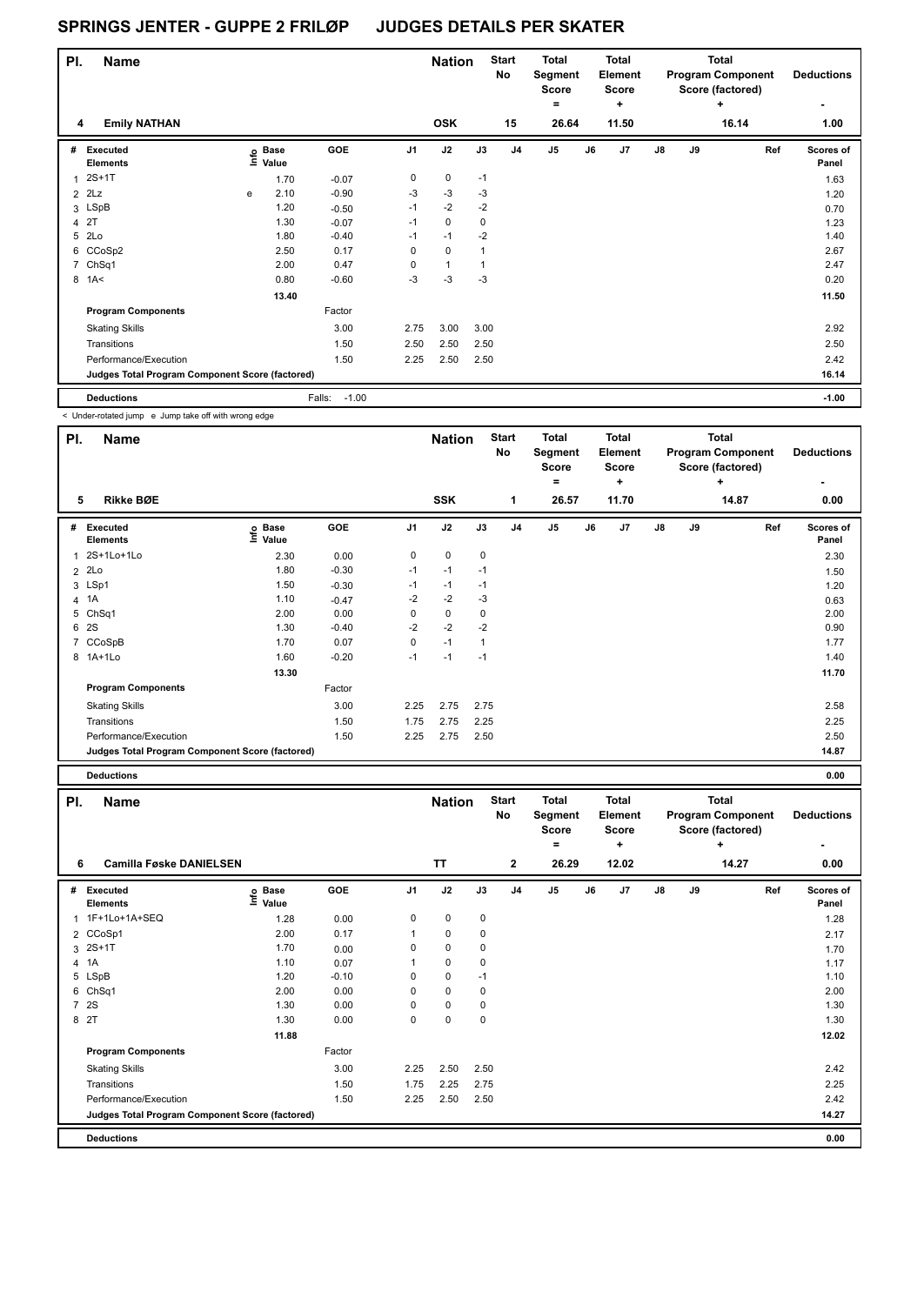| PI.            | <b>Name</b>                                     |                   |         |                          | <b>Nation</b> |              | <b>Start</b><br>No | <b>Total</b><br>Segment<br><b>Score</b> |    | <b>Total</b><br>Element<br>Score |               |    | <b>Total</b><br><b>Program Component</b><br>Score (factored) | <b>Deductions</b>  |
|----------------|-------------------------------------------------|-------------------|---------|--------------------------|---------------|--------------|--------------------|-----------------------------------------|----|----------------------------------|---------------|----|--------------------------------------------------------------|--------------------|
|                |                                                 |                   |         |                          |               |              |                    | $\equiv$                                |    | ÷                                |               |    | ٠                                                            | ۰                  |
| 7              | Kamilla HAGA SOLEM                              |                   |         |                          | <b>BSK</b>    |              | 9                  | 26.10                                   |    | 11.73                            |               |    | 14.37                                                        | 0.00               |
| #              | Executed<br><b>Elements</b>                     | e Base<br>E Value | GOE     | J <sub>1</sub>           | J2            | J3           | J <sub>4</sub>     | J <sub>5</sub>                          | J6 | J7                               | $\mathsf{J}8$ | J9 | Ref                                                          | Scores of<br>Panel |
|                | $1 \t1A$                                        | 1.10              | 0.13    | 0                        | $\mathbf{1}$  | $\mathbf{1}$ |                    |                                         |    |                                  |               |    |                                                              | 1.23               |
|                | 2 CCoSp                                         | 0.00              | 0.00    | $\overline{\phantom{a}}$ |               |              |                    |                                         |    |                                  |               |    |                                                              | 0.00               |
|                | 3 1A+1T                                         | 1.50              | 0.00    | 0                        | $\mathbf 0$   | 0            |                    |                                         |    |                                  |               |    |                                                              | 1.50               |
|                | 4 2S+1T+1Lo                                     | 2.20              | 0.00    | 0                        | $\mathbf 0$   | 0            |                    |                                         |    |                                  |               |    |                                                              | 2.20               |
|                | 5 ChSq1                                         | 2.00              | 0.70    |                          | $\mathbf{1}$  | 1            |                    |                                         |    |                                  |               |    |                                                              | 2.70               |
| 6              | <b>2S</b>                                       | 1.30              | 0.07    |                          | $\mathbf 0$   | 0            |                    |                                         |    |                                  |               |    |                                                              | 1.37               |
| $\overline{7}$ | 2T                                              | 1.30              | $-0.27$ | $-2$                     | $-1$          | $-1$         |                    |                                         |    |                                  |               |    |                                                              | 1.03               |
|                | 8 FCSp1                                         | 1.90              | $-0.20$ | $-2$                     | $\mathbf 0$   | 0            |                    |                                         |    |                                  |               |    |                                                              | 1.70               |
|                |                                                 | 11.30             |         |                          |               |              |                    |                                         |    |                                  |               |    |                                                              | 11.73              |
|                | <b>Program Components</b>                       |                   | Factor  |                          |               |              |                    |                                         |    |                                  |               |    |                                                              |                    |
|                | <b>Skating Skills</b>                           |                   | 3.00    | 2.00                     | 2.50          | 2.50         |                    |                                         |    |                                  |               |    |                                                              | 2.33               |
|                | Transitions                                     |                   | 1.50    | 2.50                     | 2.50          | 2.50         |                    |                                         |    |                                  |               |    |                                                              | 2.50               |
|                | Performance/Execution                           |                   | 1.50    | 2.00                     | 2.50          | 2.75         |                    |                                         |    |                                  |               |    |                                                              | 2.42               |
|                | Judges Total Program Component Score (factored) |                   |         |                          |               |              |                    |                                         |    |                                  |               |    |                                                              | 14.37              |
|                | <b>Deductions</b>                               |                   |         |                          |               |              |                    |                                         |    |                                  |               |    |                                                              | 0.00               |

| Deductions |  |
|------------|--|
|            |  |

| PI. | <b>Name</b>                                     |                              |                   |                | <b>Nation</b> |      | <b>Start</b><br>No | <b>Total</b><br>Segment<br><b>Score</b> |    | Total<br>Element<br><b>Score</b> |            |    | <b>Total</b><br><b>Program Component</b><br>Score (factored) | <b>Deductions</b>      |
|-----|-------------------------------------------------|------------------------------|-------------------|----------------|---------------|------|--------------------|-----------------------------------------|----|----------------------------------|------------|----|--------------------------------------------------------------|------------------------|
| 8   | <b>Elisabeth SOLBERG</b>                        |                              |                   |                | <b>TSK</b>    |      | 5                  | =<br>25.88                              |    | ÷<br>11.37                       |            |    | ÷<br>15.51                                                   | $\blacksquare$<br>1.00 |
|     |                                                 |                              |                   |                |               |      |                    |                                         |    |                                  |            |    |                                                              |                        |
| #   | Executed<br><b>Elements</b>                     | <b>Base</b><br>lnfo<br>Value | GOE               | J <sub>1</sub> | J2            | J3   | J <sub>4</sub>     | J <sub>5</sub>                          | J6 | J7                               | ${\sf J8}$ | J9 | Ref                                                          | Scores of<br>Panel     |
|     | 1 1A+1Lo                                        | 1.60                         | 0.07              | 1              | 0             | 0    |                    |                                         |    |                                  |            |    |                                                              | 1.67                   |
|     | 2 <sup>2S</sup>                                 | 1.30                         | $-0.33$           | $-1$           | $-2$          | $-2$ |                    |                                         |    |                                  |            |    |                                                              | 0.97                   |
|     | 3 CCoSp3                                        | 3.00                         | 0.17              | 1              | 0             | 0    |                    |                                         |    |                                  |            |    |                                                              | 3.17                   |
|     | 4 1A                                            | 1.10                         | 0.00              | 0              | 0             | 0    |                    |                                         |    |                                  |            |    |                                                              | 1.10                   |
|     | 5 2Lo<                                          | 1.30                         | $-0.90$           | $-3$           | $-3$          | $-3$ |                    |                                         |    |                                  |            |    |                                                              | 0.40                   |
|     | 6 LSpB                                          | 1.20                         | $-0.30$           | $-1$           | $-1$          | $-1$ |                    |                                         |    |                                  |            |    |                                                              | 0.90                   |
|     | 7 ChSq1                                         | 2.00                         | 0.23              | 1              | 0             | 0    |                    |                                         |    |                                  |            |    |                                                              | 2.23                   |
|     | 8 1Lz+1Lo+Lo                                    | 1.10                         | $-0.17$           | $-2$           | $-2$          | $-1$ |                    |                                         |    |                                  |            |    |                                                              | 0.93                   |
|     |                                                 | 12.60                        |                   |                |               |      |                    |                                         |    |                                  |            |    |                                                              | 11.37                  |
|     | <b>Program Components</b>                       |                              | Factor            |                |               |      |                    |                                         |    |                                  |            |    |                                                              |                        |
|     | <b>Skating Skills</b>                           |                              | 3.00              | 3.00           | 2.50          | 2.50 |                    |                                         |    |                                  |            |    |                                                              | 2.67                   |
|     | Transitions                                     |                              | 1.50              | 2.50           | 2.25          | 2.50 |                    |                                         |    |                                  |            |    |                                                              | 2.42                   |
|     | Performance/Execution                           |                              | 1.50              | 2.75           | 2.50          | 2.50 |                    |                                         |    |                                  |            |    |                                                              | 2.58                   |
|     | Judges Total Program Component Score (factored) |                              |                   |                |               |      |                    |                                         |    |                                  |            |    |                                                              | 15.51                  |
|     | <b>Deductions</b>                               |                              | $-1.00$<br>Falls: |                |               |      |                    |                                         |    |                                  |            |    |                                                              | $-1.00$                |

< Under-rotated jump

| PI.            | <b>Name</b>                                     |                   |                   |      | <b>Nation</b> |             | <b>Start</b><br>No | <b>Total</b><br>Segment<br><b>Score</b><br>$=$ |    | <b>Total</b><br>Element<br><b>Score</b><br>÷ |    |    | <b>Total</b><br><b>Program Component</b><br>Score (factored)<br>÷ | <b>Deductions</b><br>۰    |
|----------------|-------------------------------------------------|-------------------|-------------------|------|---------------|-------------|--------------------|------------------------------------------------|----|----------------------------------------------|----|----|-------------------------------------------------------------------|---------------------------|
| 9              | Lina Mengshu Barstad GOLBERG                    |                   |                   |      | <b>BKK</b>    |             | 11                 | 25.37                                          |    | 9.24                                         |    |    | 17.13                                                             | 1.00                      |
| #              | <b>Executed</b><br><b>Elements</b>              | e Base<br>⊆ Value | GOE               | J1   | J2            | J3          | J <sub>4</sub>     | J <sub>5</sub>                                 | J6 | J <sub>7</sub>                               | J8 | J9 | Ref                                                               | <b>Scores of</b><br>Panel |
|                | $1Lo+2Lo<<$                                     | 1.00              | $-0.20$           | $-2$ | $-2$          | $-2$        |                    |                                                |    |                                              |    |    |                                                                   | 0.80                      |
|                | $2$ 2F<<                                        | 0.50              | $-0.23$           | $-3$ | $-2$          | $-2$        |                    |                                                |    |                                              |    |    |                                                                   | 0.27                      |
| 3              | 1A                                              | 1.10              | $-0.60$           | $-3$ | $-3$          | $-3$        |                    |                                                |    |                                              |    |    |                                                                   | 0.50                      |
|                | 4 FSSp                                          | 0.00              | 0.00              |      |               |             |                    |                                                |    |                                              |    |    |                                                                   | 0.00                      |
| 5              | $1A+1T+1T$                                      | 1.90              | $-0.20$           | $-1$ | $-1$          | $-1$        |                    |                                                |    |                                              |    |    |                                                                   | 1.70                      |
| 6              | 2S                                              | 1.30              | $-0.20$           | $-1$ | $-1$          | $-1$        |                    |                                                |    |                                              |    |    |                                                                   | 1.10                      |
| $\overline{7}$ | ChSq1                                           | 2.00              | 0.70              |      | 1             | 1           |                    |                                                |    |                                              |    |    |                                                                   | 2.70                      |
| 8              | CCoSp1                                          | 2.00              | 0.17              | 1    | 0             | $\mathbf 0$ |                    |                                                |    |                                              |    |    |                                                                   | 2.17                      |
|                |                                                 | 9.80              |                   |      |               |             |                    |                                                |    |                                              |    |    |                                                                   | 9.24                      |
|                | <b>Program Components</b>                       |                   | Factor            |      |               |             |                    |                                                |    |                                              |    |    |                                                                   |                           |
|                | <b>Skating Skills</b>                           |                   | 3.00              | 2.50 | 3.00          | 3.25        |                    |                                                |    |                                              |    |    |                                                                   | 2.92                      |
|                | Transitions                                     |                   | 1.50              | 2.50 | 2.75          | 2.50        |                    |                                                |    |                                              |    |    |                                                                   | 2.58                      |
|                | Performance/Execution                           |                   | 1.50              | 3.00 | 3.00          | 3.00        |                    |                                                |    |                                              |    |    |                                                                   | 3.00                      |
|                | Judges Total Program Component Score (factored) |                   |                   |      |               |             |                    |                                                |    |                                              |    |    |                                                                   | 17.13                     |
|                | <b>Deductions</b>                               |                   | $-1.00$<br>Falls: |      |               |             |                    |                                                |    |                                              |    |    |                                                                   | $-1.00$                   |

<< Downgraded jump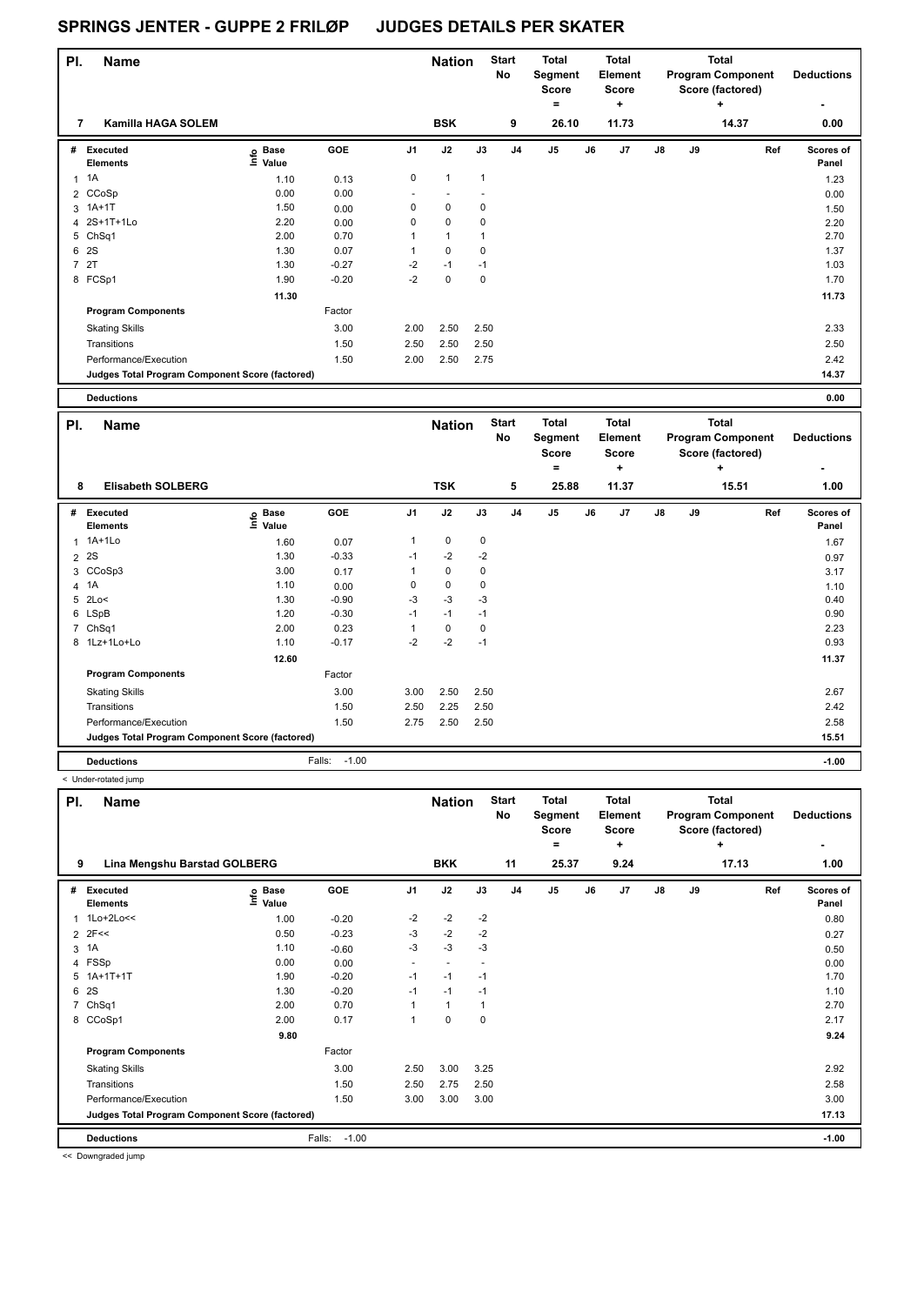| PI. | <b>Name</b>                                     |                            |         |                | <b>Nation</b> |      | <b>Start</b><br>No | <b>Total</b><br>Segment<br><b>Score</b><br>= |    | <b>Total</b><br>Element<br><b>Score</b><br>٠ |    |    | <b>Total</b><br><b>Program Component</b><br>Score (factored)<br>÷ | <b>Deductions</b>         |
|-----|-------------------------------------------------|----------------------------|---------|----------------|---------------|------|--------------------|----------------------------------------------|----|----------------------------------------------|----|----|-------------------------------------------------------------------|---------------------------|
| 10  | <b>Maria KRISTOFFERSEN</b>                      |                            |         |                | <b>TT</b>     |      | 12                 | 23.96                                        |    | 9.59                                         |    |    | 14.37                                                             | 0.00                      |
| #   | Executed<br><b>Elements</b>                     | © Base<br>E Value<br>Value | GOE     | J <sub>1</sub> | J2            | J3   | J <sub>4</sub>     | J <sub>5</sub>                               | J6 | J <sub>7</sub>                               | J8 | J9 | Ref                                                               | <b>Scores of</b><br>Panel |
| 1   | 1Lo+1Lo                                         | 1.00                       | 0.07    | $\pmb{0}$      | $\mathbf{1}$  | 0    |                    |                                              |    |                                              |    |    |                                                                   | 1.07                      |
|     | 2 1F+1A+1T+SEQ                                  | 1.28                       | 0.00    | $\mathbf 0$    | $\mathbf 0$   | 0    |                    |                                              |    |                                              |    |    |                                                                   | 1.28                      |
| 3   | 2S                                              | 1.30                       | $-0.20$ | $-1$           | $-1$          | $-1$ |                    |                                              |    |                                              |    |    |                                                                   | 1.10                      |
| 4   | ChSq1                                           | 2.00                       | 0.00    | 0              | $\mathbf 0$   | 0    |                    |                                              |    |                                              |    |    |                                                                   | 2.00                      |
| 5   | 1A                                              | 1.10                       | 0.07    |                | $\pmb{0}$     | 0    |                    |                                              |    |                                              |    |    |                                                                   | 1.17                      |
|     | 6 LSpB                                          | 1.20                       | $-0.50$ | $-1$           | $-2$          | $-2$ |                    |                                              |    |                                              |    |    |                                                                   | 0.70                      |
|     | 7 1F                                            | 0.50                       | 0.00    | $\mathbf 0$    | $\mathbf 0$   | 0    |                    |                                              |    |                                              |    |    |                                                                   | 0.50                      |
|     | 8 CCoSpB                                        | 1.70                       | 0.07    | $-1$           | 0             | 1    |                    |                                              |    |                                              |    |    |                                                                   | 1.77                      |
|     |                                                 | 10.08                      |         |                |               |      |                    |                                              |    |                                              |    |    |                                                                   | 9.59                      |
|     | <b>Program Components</b>                       |                            | Factor  |                |               |      |                    |                                              |    |                                              |    |    |                                                                   |                           |
|     | <b>Skating Skills</b>                           |                            | 3.00    | 2.50           | 2.50          | 2.50 |                    |                                              |    |                                              |    |    |                                                                   | 2.50                      |
|     | Transitions                                     |                            | 1.50    | 1.75           | 2.25          | 2.25 |                    |                                              |    |                                              |    |    |                                                                   | 2.08                      |
|     | Performance/Execution                           |                            | 1.50    | 2.50           | 2.50          | 2.50 |                    |                                              |    |                                              |    |    |                                                                   | 2.50                      |
|     | Judges Total Program Component Score (factored) |                            |         |                |               |      |                    |                                              |    |                                              |    |    |                                                                   | 14.37                     |
|     | <b>Deductions</b>                               |                            |         |                |               |      |                    |                                              |    |                                              |    |    |                                                                   | 0.00                      |

| PI. | <b>Name</b>                                     |                              |            |                | <b>Nation</b> |      | Start<br>No    | Total<br>Segment<br><b>Score</b><br>= |    | Total<br>Element<br>Score<br>٠ |               |    | <b>Total</b><br><b>Program Component</b><br>Score (factored)<br>٠ | <b>Deductions</b>         |
|-----|-------------------------------------------------|------------------------------|------------|----------------|---------------|------|----------------|---------------------------------------|----|--------------------------------|---------------|----|-------------------------------------------------------------------|---------------------------|
| 11  | Silje SLETTERØD                                 |                              |            |                | <b>TT</b>     |      | 8              | 23.65                                 |    | 10.27                          |               |    | 13.38                                                             | 0.00                      |
| #   | Executed<br><b>Elements</b>                     | <b>Base</b><br>١mfo<br>Value | <b>GOE</b> | J <sub>1</sub> | J2            | J3   | J <sub>4</sub> | J5                                    | J6 | J7                             | $\mathsf{J}8$ | J9 | Ref                                                               | <b>Scores of</b><br>Panel |
|     | $1 \t1A$                                        | 1.10                         | 0.00       | 0              | $\pmb{0}$     | 0    |                |                                       |    |                                |               |    |                                                                   | 1.10                      |
|     | 2 1F+1Lo+1Lo                                    | 1.50                         | 0.00       | 0              | $\pmb{0}$     | 0    |                |                                       |    |                                |               |    |                                                                   | 1.50                      |
|     | 3 1 S                                           | 0.40                         | 0.00       | 0              | $\pmb{0}$     | 0    |                |                                       |    |                                |               |    |                                                                   | 0.40                      |
|     | 4 CCoSp1                                        | 2.00                         | $-0.30$    | $-1$           | $-1$          | $-1$ |                |                                       |    |                                |               |    |                                                                   | 1.70                      |
|     | 5 1A+1Lo                                        | 1.60                         | 0.20       |                | 1             |      |                |                                       |    |                                |               |    |                                                                   | 1.80                      |
|     | 6 ChSq1                                         | 2.00                         | 0.47       |                |               | 0    |                |                                       |    |                                |               |    |                                                                   | 2.47                      |
|     | 7 1F                                            | 0.50                         | 0.00       | 0              | $\mathbf 0$   | 0    |                |                                       |    |                                |               |    |                                                                   | 0.50                      |
|     | 8 LSpB                                          | 1.20                         | $-0.40$    | -2             | $-1$          | $-1$ |                |                                       |    |                                |               |    |                                                                   | 0.80                      |
|     |                                                 | 10.30                        |            |                |               |      |                |                                       |    |                                |               |    |                                                                   | 10.27                     |
|     | <b>Program Components</b>                       |                              | Factor     |                |               |      |                |                                       |    |                                |               |    |                                                                   |                           |
|     | <b>Skating Skills</b>                           |                              | 3.00       | 2.25           | 2.25          | 2.25 |                |                                       |    |                                |               |    |                                                                   | 2.25                      |
|     | Transitions                                     |                              | 1.50       | 2.50           | 1.75          | 1.75 |                |                                       |    |                                |               |    |                                                                   | 2.00                      |
|     | Performance/Execution                           |                              | 1.50       | 2.25           | 2.50          | 2.50 |                |                                       |    |                                |               |    |                                                                   | 2.42                      |
|     | Judges Total Program Component Score (factored) |                              |            |                |               |      |                |                                       |    |                                |               |    |                                                                   | 13.38                     |
|     |                                                 |                              |            |                |               |      |                |                                       |    |                                |               |    |                                                                   |                           |

**Deductions 0.00**

| PI. | <b>Name</b>                                     |                            |                   |                | <b>Nation</b> |      | <b>Start</b><br>No | Total<br>Segment<br><b>Score</b><br>۰ |    | <b>Total</b><br>Element<br><b>Score</b> | <b>Total</b><br><b>Program Component</b><br>Score (factored)<br>٠ |    |       | <b>Deductions</b>         |
|-----|-------------------------------------------------|----------------------------|-------------------|----------------|---------------|------|--------------------|---------------------------------------|----|-----------------------------------------|-------------------------------------------------------------------|----|-------|---------------------------|
| 12  | <b>Frida Turiddotter BERGE</b>                  |                            |                   |                | <b>AKK</b>    |      | 17                 | 23.46                                 |    | ٠<br>10.83                              |                                                                   |    | 14.63 | 2.00                      |
| #   | <b>Executed</b><br><b>Elements</b>              | e Base<br>E Value<br>Value | GOE               | J <sub>1</sub> | J2            | J3   | J <sub>4</sub>     | J5                                    | J6 | J <sub>7</sub>                          | J8                                                                | J9 | Ref   | <b>Scores of</b><br>Panel |
| 1   | $2Lo+1Lo$                                       | 2.30                       | 0.00              | 0              | $\mathbf 0$   | 0    |                    |                                       |    |                                         |                                                                   |    |       | 2.30                      |
|     | 2 LSpB                                          | 1.20                       | $-0.40$           | $-3$           | 0             | $-1$ |                    |                                       |    |                                         |                                                                   |    |       | 0.80                      |
|     | 3 2S+Lo+Lo                                      | 1.30                       | $-0.13$           | 0              | $-2$          | 0    |                    |                                       |    |                                         |                                                                   |    |       | 1.17                      |
|     | 4 2S                                            | 1.30                       | $-0.60$           | $-3$           | $-3$          | $-3$ |                    |                                       |    |                                         |                                                                   |    |       | 0.70                      |
| 5   | 2Lo                                             | 1.80                       | $-0.90$           | $-3$           | $-3$          | $-3$ |                    |                                       |    |                                         |                                                                   |    |       | 0.90                      |
| 6   | 1A                                              | 1.10                       | 0.00              | 0              | $\mathbf 0$   | 0    |                    |                                       |    |                                         |                                                                   |    |       | 1.10                      |
| 7   | ChSq1                                           | 2.00                       | $-0.17$           | 0              | 0             | $-1$ |                    |                                       |    |                                         |                                                                   |    |       | 1.83                      |
|     | 8 CCoSpB                                        | 1.70                       | 0.33              | 0              | $\mathbf{1}$  | 1    |                    |                                       |    |                                         |                                                                   |    |       | 2.03                      |
|     |                                                 | 12.70                      |                   |                |               |      |                    |                                       |    |                                         |                                                                   |    |       | 10.83                     |
|     | <b>Program Components</b>                       |                            | Factor            |                |               |      |                    |                                       |    |                                         |                                                                   |    |       |                           |
|     | <b>Skating Skills</b>                           |                            | 3.00              | 2.50           | 2.75          | 2.50 |                    |                                       |    |                                         |                                                                   |    |       | 2.58                      |
|     | Transitions                                     |                            | 1.50              | 2.00           | 2.25          | 2.25 |                    |                                       |    |                                         |                                                                   |    |       | 2.17                      |
|     | Performance/Execution                           |                            | 1.50              | 2.25           | 2.50          | 2.50 |                    |                                       |    |                                         |                                                                   |    |       | 2.42                      |
|     | Judges Total Program Component Score (factored) |                            |                   |                |               |      |                    |                                       |    |                                         |                                                                   |    |       | 14.63                     |
|     | <b>Deductions</b>                               |                            | $-2.00$<br>Falls: |                |               |      |                    |                                       |    |                                         |                                                                   |    |       | $-2.00$                   |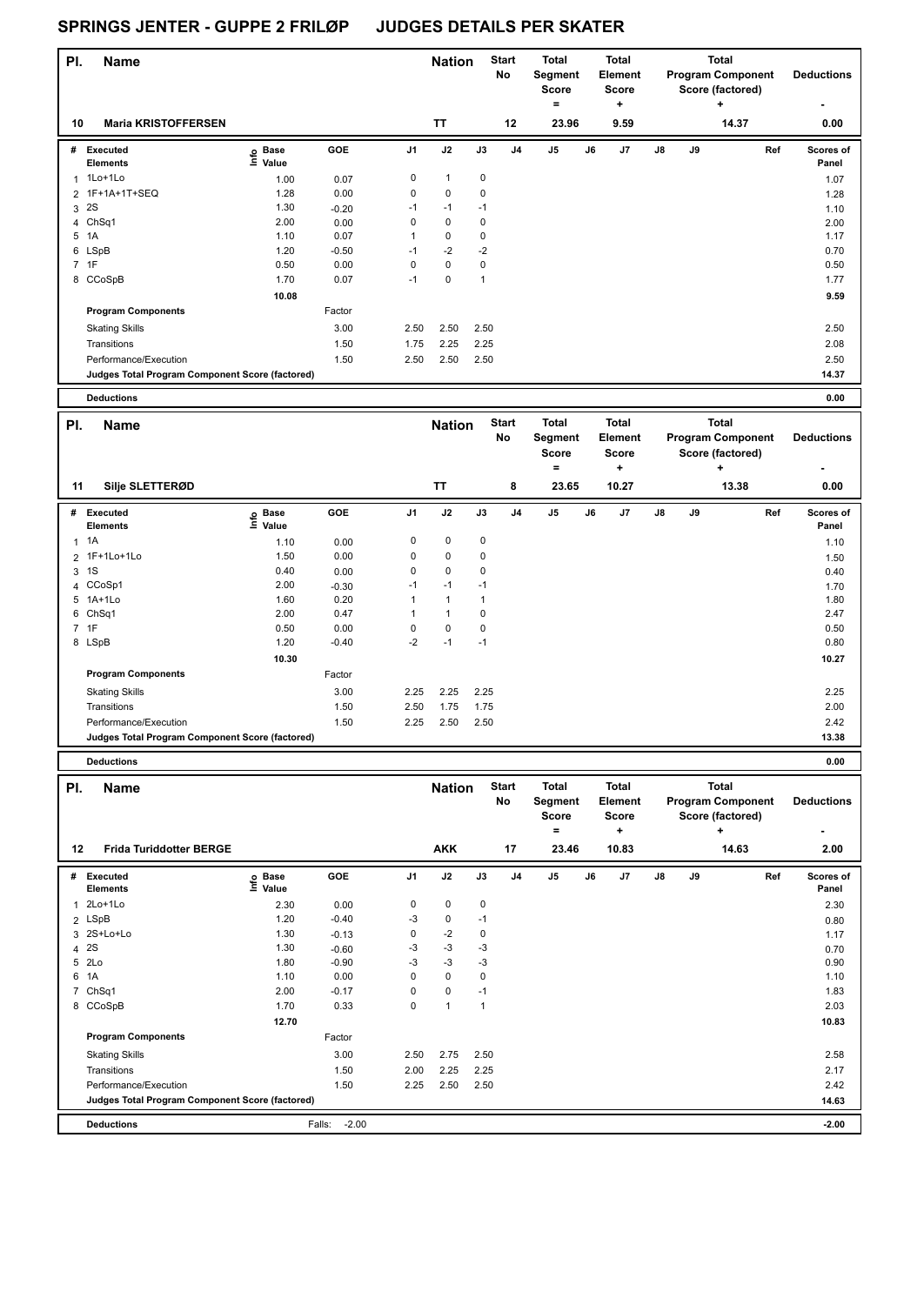| PI. | <b>Name</b>                                     |                            |         |                | <b>Nation</b> |      | <b>Start</b><br>No | Total<br>Segment<br><b>Score</b><br>۰ |    | <b>Total</b><br>Element<br>Score<br>٠ |               |    | <b>Total</b><br><b>Program Component</b><br>Score (factored)<br>$\ddot{}$ | <b>Deductions</b><br>٠ |
|-----|-------------------------------------------------|----------------------------|---------|----------------|---------------|------|--------------------|---------------------------------------|----|---------------------------------------|---------------|----|---------------------------------------------------------------------------|------------------------|
| 13  | Ella Sofia ROLL-LUND                            |                            |         |                | <b>BSK</b>    |      | 13                 | 21.34                                 |    | 7.83                                  |               |    | 13.51                                                                     | 0.00                   |
| #   | Executed<br><b>Elements</b>                     | e Base<br>E Value<br>Value | GOE     | J <sub>1</sub> | J2            | J3   | J <sub>4</sub>     | J <sub>5</sub>                        | J6 | J7                                    | $\mathsf{J}8$ | J9 | Ref                                                                       | Scores of<br>Panel     |
|     | $1$ 1A<<                                        | 0.00                       | 0.00    |                |               |      |                    |                                       |    |                                       |               |    |                                                                           | 0.00                   |
|     | 2 1Lz+1Lo+1Lo                                   | 1.60                       | 0.00    | 0              | $\mathbf 0$   | 0    |                    |                                       |    |                                       |               |    |                                                                           | 1.60                   |
|     | 3 LSpB                                          | 1.20                       | $-0.10$ | 0              | 0             | $-1$ |                    |                                       |    |                                       |               |    |                                                                           | 1.10                   |
| 4   | 1S                                              | 0.40                       | 0.00    | 0              | $\mathbf 0$   | 0    |                    |                                       |    |                                       |               |    |                                                                           | 0.40                   |
|     | 5 CCoSp1                                        | 2.00                       | $-0.50$ | $-1$           | $-2$          | $-2$ |                    |                                       |    |                                       |               |    |                                                                           | 1.50                   |
|     | 6 1Lo                                           | 0.50                       | 0.00    | 0              | $\mathbf 0$   | 0    |                    |                                       |    |                                       |               |    |                                                                           | 0.50                   |
|     | 7 1F                                            | 0.50                       | 0.00    | 0              | $\mathbf 0$   | 0    |                    |                                       |    |                                       |               |    |                                                                           | 0.50                   |
|     | 8 ChSq1                                         | 2.00                       | 0.23    | 0              | 1             | 0    |                    |                                       |    |                                       |               |    |                                                                           | 2.23                   |
|     |                                                 | 8.20                       |         |                |               |      |                    |                                       |    |                                       |               |    |                                                                           | 7.83                   |
|     | <b>Program Components</b>                       |                            | Factor  |                |               |      |                    |                                       |    |                                       |               |    |                                                                           |                        |
|     | <b>Skating Skills</b>                           |                            | 3.00    | 2.25           | 2.25          | 2.25 |                    |                                       |    |                                       |               |    |                                                                           | 2.25                   |
|     | Transitions                                     |                            | 1.50    | 2.25           | 2.25          | 2.00 |                    |                                       |    |                                       |               |    |                                                                           | 2.17                   |
|     | Performance/Execution                           |                            | 1.50    | 2.25           | 2.50          | 2.25 |                    |                                       |    |                                       |               |    |                                                                           | 2.33                   |
|     | Judges Total Program Component Score (factored) |                            |         |                |               |      |                    |                                       |    |                                       |               |    |                                                                           | 13.51                  |
|     | <b>Deductions</b>                               |                            |         |                |               |      |                    |                                       |    |                                       |               |    |                                                                           | 0.00                   |

<< Downgraded jump

| PI. | - - - - - <del>-</del> - - - - - - - - - - - -<br>Name |                   |            |                | <b>Nation</b>            |      | <b>Start</b><br><b>No</b> | <b>Total</b><br>Segment<br><b>Score</b><br>۰ |    | <b>Total</b><br>Element<br><b>Score</b><br>٠ |               |    | <b>Total</b><br><b>Program Component</b><br>Score (factored)<br>÷ | <b>Deductions</b>         |
|-----|--------------------------------------------------------|-------------------|------------|----------------|--------------------------|------|---------------------------|----------------------------------------------|----|----------------------------------------------|---------------|----|-------------------------------------------------------------------|---------------------------|
| 14  | <b>Andrea Wessel FLATVAL</b>                           |                   |            |                | <b>AKK</b>               |      | 6                         | 20.36                                        |    | 6.98                                         |               |    | 13.38                                                             | 0.00                      |
| #   | Executed<br><b>Elements</b>                            | e Base<br>⊆ Value | <b>GOE</b> | J <sub>1</sub> | J2                       | J3   | J <sub>4</sub>            | J5                                           | J6 | J7                                           | $\mathsf{J}8$ | J9 | Ref                                                               | <b>Scores of</b><br>Panel |
| 1   | 1A                                                     | 1.10              | $-0.33$    | $-1$           | $-2$                     | $-2$ |                           |                                              |    |                                              |               |    |                                                                   | 0.77                      |
|     | $2$ 2S <<                                              | 0.40              | $-0.27$    | $-3$           | $-3$                     | $-2$ |                           |                                              |    |                                              |               |    |                                                                   | 0.13                      |
| 3   | CCoSp                                                  | 0.00              | 0.00       | ٠              | $\overline{\phantom{a}}$ |      |                           |                                              |    |                                              |               |    |                                                                   | 0.00                      |
|     | 4 1F+1Lo+1Lo                                           | 1.50              | 0.07       |                | $\mathbf 0$              | 0    |                           |                                              |    |                                              |               |    |                                                                   | 1.57                      |
|     | 5 1Lo+1A+SEQ                                           | 1.28              | 0.00       | 0              | $\pmb{0}$                | 0    |                           |                                              |    |                                              |               |    |                                                                   | 1.28                      |
|     | 6 ChSq1                                                | 2.00              | $-0.17$    | $-1$           | $\mathbf 0$              | 0    |                           |                                              |    |                                              |               |    |                                                                   | 1.83                      |
|     | 7 1Lz                                                  | 0.60              | 0.00       | 0              | $\pmb{0}$                | 0    |                           |                                              |    |                                              |               |    |                                                                   | 0.60                      |
|     | 8 LSpB                                                 | 1.20              | $-0.40$    | $-2$           | $-1$                     | $-1$ |                           |                                              |    |                                              |               |    |                                                                   | 0.80                      |
|     |                                                        | 8.08              |            |                |                          |      |                           |                                              |    |                                              |               |    |                                                                   | 6.98                      |
|     | <b>Program Components</b>                              |                   | Factor     |                |                          |      |                           |                                              |    |                                              |               |    |                                                                   |                           |
|     | <b>Skating Skills</b>                                  |                   | 3.00       | 2.25           | 2.50                     | 2.50 |                           |                                              |    |                                              |               |    |                                                                   | 2.42                      |
|     | Transitions                                            |                   | 1.50       | 2.00           | 2.25                     | 2.00 |                           |                                              |    |                                              |               |    |                                                                   | 2.08                      |
|     | Performance/Execution                                  |                   | 1.50       | 1.75           | 2.00                     | 2.25 |                           |                                              |    |                                              |               |    |                                                                   | 2.00                      |
|     | Judges Total Program Component Score (factored)        |                   |            |                |                          |      |                           |                                              |    |                                              |               |    |                                                                   | 13.38                     |
|     | <b>Deductions</b>                                      |                   |            |                |                          |      |                           |                                              |    |                                              |               |    |                                                                   | 0.00                      |

<< Downgraded jump

| PI.            | Name                                            |                            |                   |      | <b>Nation</b> |             | <b>Start</b><br>No | <b>Total</b><br>Segment<br><b>Score</b><br>۰ |    | <b>Total</b><br>Element<br><b>Score</b><br>÷ |               |    | <b>Total</b><br><b>Program Component</b><br>Score (factored)<br>÷ | <b>Deductions</b><br>٠    |
|----------------|-------------------------------------------------|----------------------------|-------------------|------|---------------|-------------|--------------------|----------------------------------------------|----|----------------------------------------------|---------------|----|-------------------------------------------------------------------|---------------------------|
| 15             | <b>Susanne ELY</b>                              |                            |                   |      | <b>BSK</b>    |             | 10                 | 17.47                                        |    | 8.57                                         |               |    | 10.90                                                             | 2.00                      |
| #              | <b>Executed</b><br><b>Elements</b>              | e Base<br>E Value<br>Value | GOE               | J1   | J2            | J3          | J <sub>4</sub>     | J <sub>5</sub>                               | J6 | J7                                           | $\mathsf{J}8$ | J9 | Ref                                                               | <b>Scores of</b><br>Panel |
| $\mathbf{1}$   | 1A                                              | 1.10                       | $-0.20$           | $-1$ | $-1$          | $-1$        |                    |                                              |    |                                              |               |    |                                                                   | 0.90                      |
|                | 2 FCSpB                                         | 1.60                       | $-0.50$           | $-2$ | $-2$          | $-1$        |                    |                                              |    |                                              |               |    |                                                                   | 1.10                      |
|                | 3 1F+1Lo+1Lo                                    | 1.50                       | 0.00              | 0    | $\mathbf 0$   | 0           |                    |                                              |    |                                              |               |    |                                                                   | 1.50                      |
| $\overline{4}$ | 2S                                              | 1.30                       | $-0.60$           | -3   | $-3$          | -3          |                    |                                              |    |                                              |               |    |                                                                   | 0.70                      |
|                | 5 1Lo+1Lo                                       | 1.00                       | 0.00              | 0    | $\mathbf 0$   | 0           |                    |                                              |    |                                              |               |    |                                                                   | 1.00                      |
| 6              | Ch <sub>Sq1</sub>                               | 2.00                       | 0.00              | 0    | $\mathbf 0$   | $\mathbf 0$ |                    |                                              |    |                                              |               |    |                                                                   | 2.00                      |
|                | $7$ 1 Lz                                        | 0.60                       | $-0.03$           | 0    | $\mathbf 0$   | $-1$        |                    |                                              |    |                                              |               |    |                                                                   | 0.57                      |
|                | 8 CCoSpB                                        | 1.70                       | $-0.90$           | -3   | -3            | $-3$        |                    |                                              |    |                                              |               |    |                                                                   | 0.80                      |
|                |                                                 | 10.80                      |                   |      |               |             |                    |                                              |    |                                              |               |    |                                                                   | 8.57                      |
|                | <b>Program Components</b>                       |                            | Factor            |      |               |             |                    |                                              |    |                                              |               |    |                                                                   |                           |
|                | <b>Skating Skills</b>                           |                            | 3.00              | 1.75 | 2.00          | 2.00        |                    |                                              |    |                                              |               |    |                                                                   | 1.92                      |
|                | Transitions                                     |                            | 1.50              | 2.00 | 1.50          | 1.50        |                    |                                              |    |                                              |               |    |                                                                   | 1.67                      |
|                | Performance/Execution                           |                            | 1.50              | 1.50 | 1.75          | 2.00        |                    |                                              |    |                                              |               |    |                                                                   | 1.75                      |
|                | Judges Total Program Component Score (factored) |                            |                   |      |               |             |                    |                                              |    |                                              |               |    |                                                                   | 10.90                     |
|                | <b>Deductions</b>                               |                            | $-2.00$<br>Falls: |      |               |             |                    |                                              |    |                                              |               |    |                                                                   | $-2.00$                   |